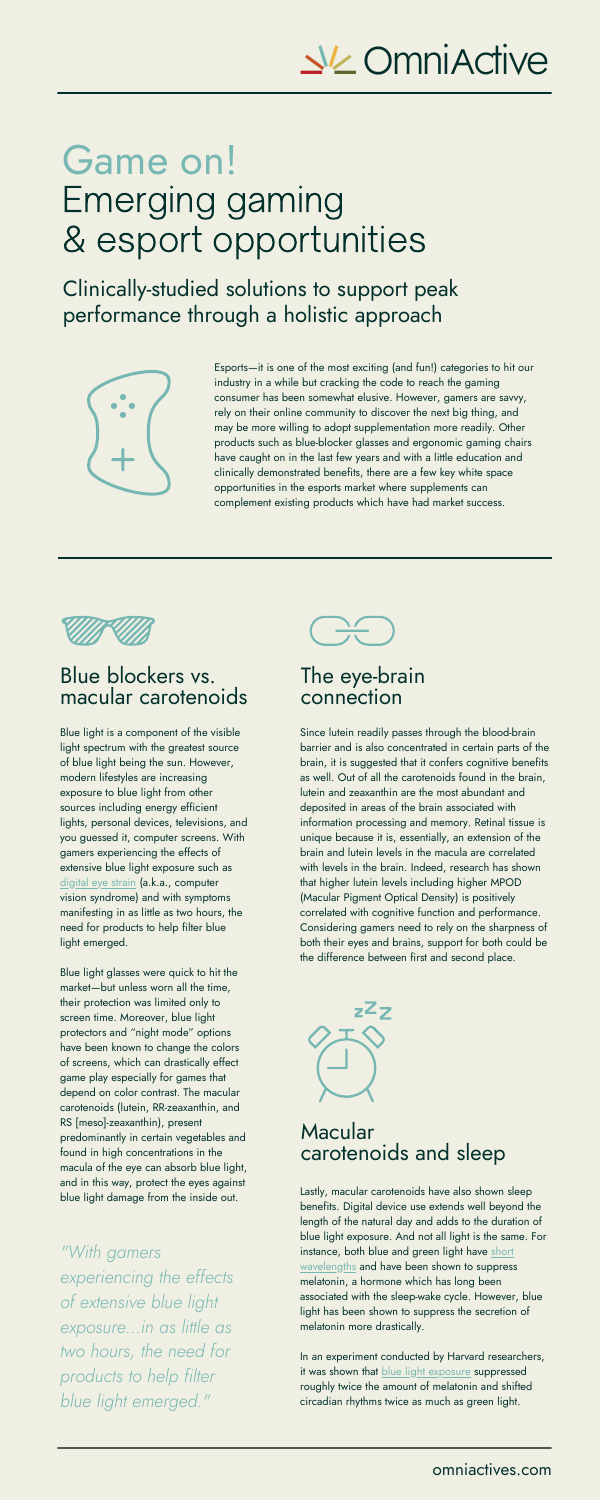Protects eyes from harmful high energy blue light

Supports healthy visual function for fatigued eyes from digital device use

Reduces the impact from screen glare and digital eye strain as a result of prolonged screen time



Supports contrast sensitivity

Helps to clearly identify objects from the background



Supports visual processing speed

Supports faster brain function

Improves ability to see an object more clearly, process faster and react more quickly





# Supporting gamers both day and night

Lutemax 2020 delivers all three macular carotenoids in a 5:1 ratio as found naturally in the diet and has been clinically shown to help with the following benefits—all which can support gamers and esport athletes.







Promotes mental sharpness and focus

Promotes calmness while under stress



# Processing speed<sup>1,2,3,4</sup>

# Blue light protection 1



Supports improved sleep quality



omniactives.com

Sleep 1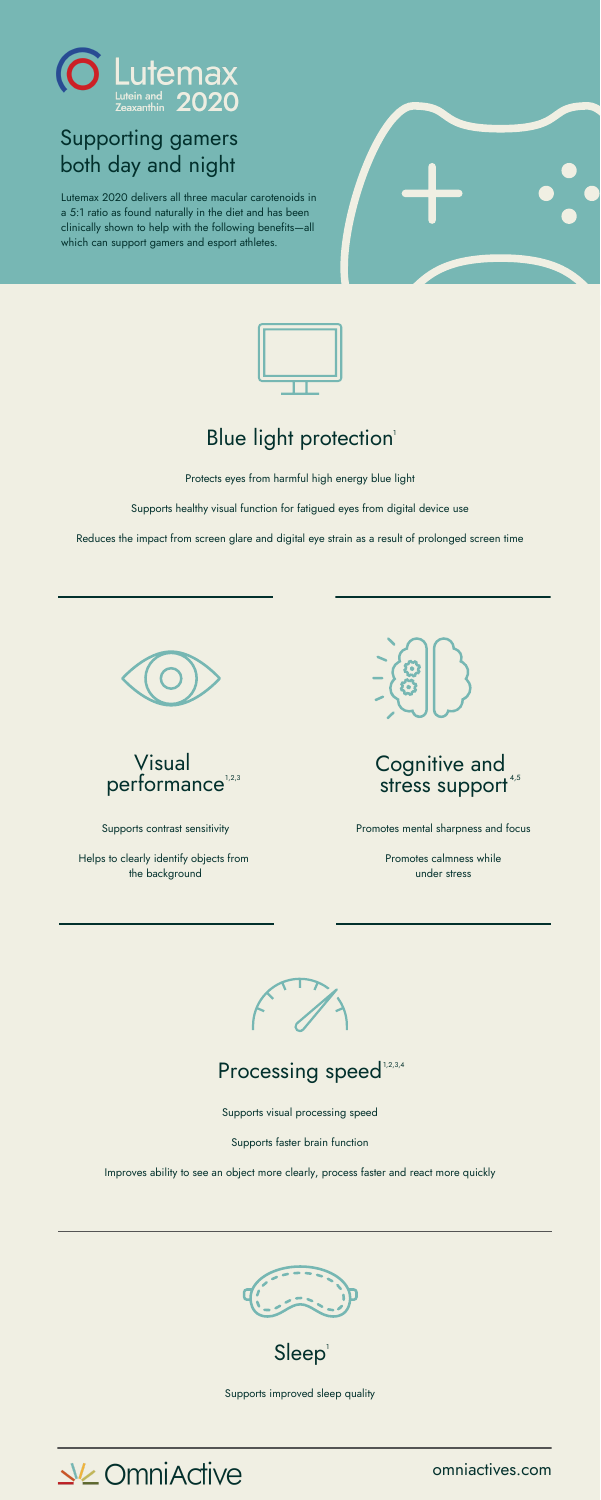It's safe to say that controversy and traditional sports go hand in hand. Esports is no different with the issue of doping coming to light most notably in 2015 when Kory ["SEMPHIS"](https://www.firstpost.com/sports/doping-in-esports-buck-stops-with-game-developers-to-ensure-adherence-to-anti-doping-practices-9116671.html#:~:text=In%202016%2C%20ESL%20tied%20up,bid%20to%20implement%20standardised%20regulations.) Friesen, a renowned Counter-Strike: Global Offensive (a.k.a, CS:GO) player, spoke about the rampant abuse of the popular ADHD drug Adderall at top-ranked events. In response, leading professional esports teams and [ESL](https://www.eslgaming.com/) (formerly known as Electronic Sports League), the world's largest esports company, with support from the World [Anti-Doping](https://www.wada-ama.org/) Agency (WADA), created The World Esports [Association](https://www.wesa.gg/) (WESA) to help address challenges in gaming including doping.

Xtenergy is a natural caffeine, clean-label friendly ingredient derived from green coffee bean using a solvent-free extraction process. With clinically demonstrated benefits including being more alert and better mood as well as being less jittery, tense, and tired, Xtenergy delivers sustained-release energy over several hours and produces a same-day effect that gamers can feel.<sup>6</sup>





The functional beverage industry was quick to fill in this white space opportunity positioning their standard caffeine drinks with an esports spin. While N. America† and W. Europe†† showed that energy drinks are popular amongst gamers in their regions, APAC††† stood out with China (36%) and India (38%) both showing at least a third of their gamers [guzzling](https://venturebeat.com/2020/05/28/newzoo-80-of-gamers-eat-or-drink-while-playing/) their energy.

omniactives.com

# The energy drink category is crowded with products lacking differentiation



Gamers are frequently looking for the next new trend and have a more positive brand [attitude](https://newzoo.com/insights/articles/gamer-food-and-drink-consumption-consumer-brands-consumer-insights/) toward energy drink companies in all three regions, than their non-gaming counterparts. This is especially evident in Western Europe where 38% of gamers reported a positive brand attitude toward the energy drink titan Red Bull in comparison to only 17% of non-gamers.

# Synthetics vs. natural energy vs. sustained energy



# Next gen clean, sustained energy



Want a caffeine-free option? Award-winning, clinically studied enXtra is a unique caffeinefree ingredient that targets a cognitive process known as "Attention Network Function" (ANF), which is the ability of the brain to allocate processing resources to a specific task. enXtra offers a unique approach to help gamers stay alert and focused by  $^6$  8  $^{\circ}$  7,8  $^{\circ}$  8  $^{\circ}$  8  $^{\circ}$  supporting mental energy.  $^{7,8}$ In one study, enXtra showed a decrease in error rates while other research showed enXtra provided energy while supporting a feeling of calmness. 8,9,10

> enXtra was granted a cognitive performance patent and has also been certified by Informed Ingredient, a Quality Assurance certification for dietary supplement manufacturing facilities, which ensures that ingredients have been tested for banned substances and comply with WADA guidelines.